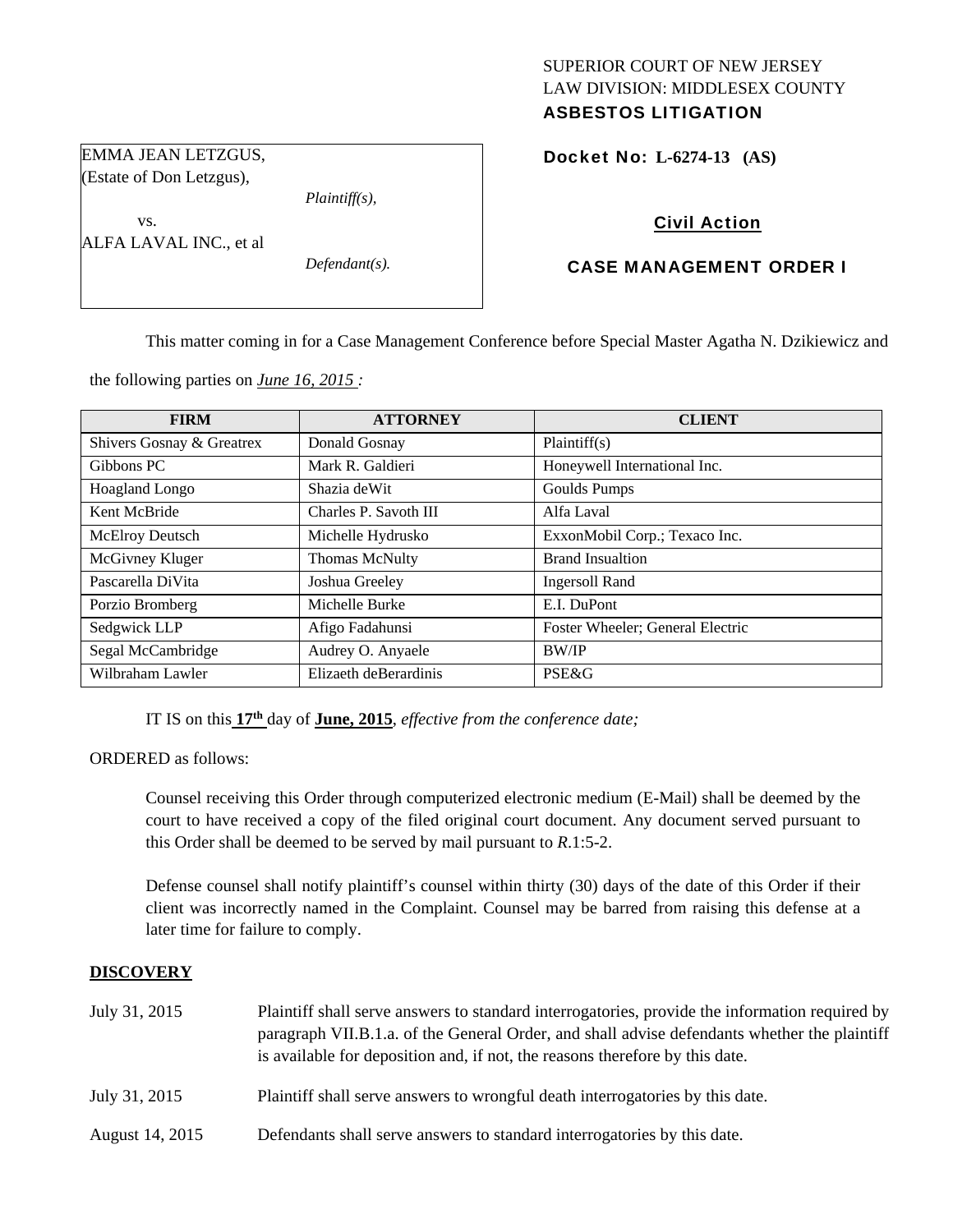| September 14, 2015 | Plaintiff shall propound supplemental interrogatories and document requests by this date.                                                                                                                   |
|--------------------|-------------------------------------------------------------------------------------------------------------------------------------------------------------------------------------------------------------|
| October 14, 2015   | Defendants shall serve answers to supplemental interrogatories and document requests by<br>this date.                                                                                                       |
| September 14, 2015 | Defendants shall propound supplemental interrogatories and document requests by this<br>date.                                                                                                               |
| October 14, 2015   | Plaintiff shall serve answers to supplemental interrogatories and document requests by this<br>date.                                                                                                        |
| December 18, 2015  | Fact discovery, including depositions, shall be completed by this date. Plaintiff's counsel<br>shall contact the Special Master within one week of this deadline if all fact discovery is not<br>completed. |
| January 15, 2016   | Depositions of corporate representatives shall be completed by this date.                                                                                                                                   |

# **EARLY SETTLEMENT**

January 22, 2016 Settlement demands shall be served on all counsel and the Special Master by this date.

# **SUMMARY JUDGMENT MOTION PRACTICE**

| January 22, 2016   | Plaintiff's counsel shall advise, in writing, of intent not to oppose motions by this<br>date. |
|--------------------|------------------------------------------------------------------------------------------------|
| February $5, 2016$ | Summary judgment motions shall be filed no later than this date.                               |
| March 4, 2016      | Last return date for summary judgment motions.                                                 |

# **MEDICAL DEFENSE**

| August 14, 2015      | Defendants shall forward medical authorizations to plaintiff's counsel by this date.                                                                                                                                                                     |
|----------------------|----------------------------------------------------------------------------------------------------------------------------------------------------------------------------------------------------------------------------------------------------------|
| September $14, 2015$ | Plaintiff shall serve executed medical authorizations by this date.                                                                                                                                                                                      |
| November 30, 2015    | Plaintiff shall serve medical expert reports by this date.                                                                                                                                                                                               |
| November 30, 2015    | Upon request by defense counsel, plaintiff is to arrange for the transfer of pathology<br>specimens and x-rays, if any, by this date.                                                                                                                    |
| April 8, 2016        | Defendants shall identify its medical experts and serve medical reports, if any, by this date.<br>In addition, defendants shall notify plaintiff's counsel (as well as all counsel of record)<br>of a joinder in an expert medical defense by this date. |

# **LIABILITY EXPERT REPORTS**

| April 8, 2016 | Plaintiff shall identify its liability experts and serve liability expert reports or a certified<br>expert statement by this date or waive any opportunity to rely on liability expert testimony. |
|---------------|---------------------------------------------------------------------------------------------------------------------------------------------------------------------------------------------------|
| May 9, 2016   | Defendants shall identify its liability experts and serve liability expert reports, if any, by<br>this date or waive any opportunity to rely on liability expert testimony.                       |